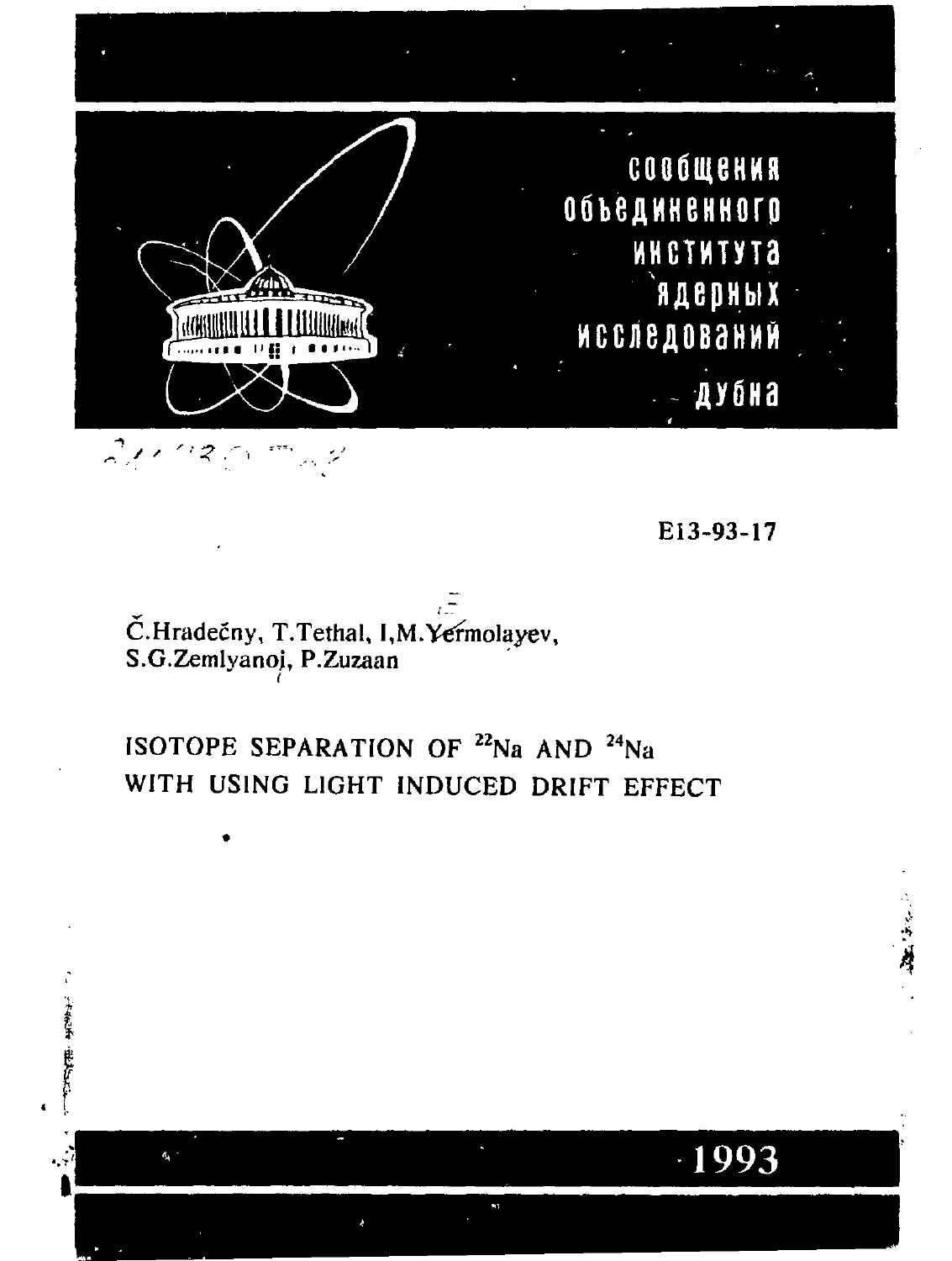#### **I. Introduction**

**After the Light induced Erift (LID) was predicted theoretically [1] and confirmed experimentally for atomic and molecular gases [2, 3] many theoretical and experimental studies have been dedicated to the investigation of this effect (e.g. the references in [4]). Such interest in the LID effect is based on extended prospects of LID in scientific and technical applications. Isotope separation with**  using LID effect is one of them.

**LID can occur when optically absorbing atoms immersed in a buffer gas are velocity-selective excited. Assume the exciting laser radiation is slightly detuned from the transition frequency of the absorbing atoms and only the atoms with a Doppler shift compensating the detuning interact with laser radiation. As a result the excited atoms move in one direction and the non-excited atoms move predominantly in the opposite direction. When the flux movements take place in a buffer gas the fluxes feel the collision resistance. Since gas kinetic cross sections for ground-state and excited atoms with buffer gas particles are different, the collision resistance forces for the excited and non-excited atoms fluxes also differ. Consequently, the whole absorber gas is driven by the buffer gas, providing the drift of the absorber atoms.** 

公主

「このように、生きないのかのお客様のお願いをする」 キー

**The optical resonance wavelengths for absorbers containing different isotopes are usually slightly shifted relative to each other. It enables to tune the laser radiation wavelength in such a way that the LID fluxes of absorbers with different isotopes have different (even opposite) velocities. This effect can produce a separation of the absorbers and, consequently, their isotopes. The isotope separation with using LID called shortly LID1S (Light Induced** 

**Company of the Company**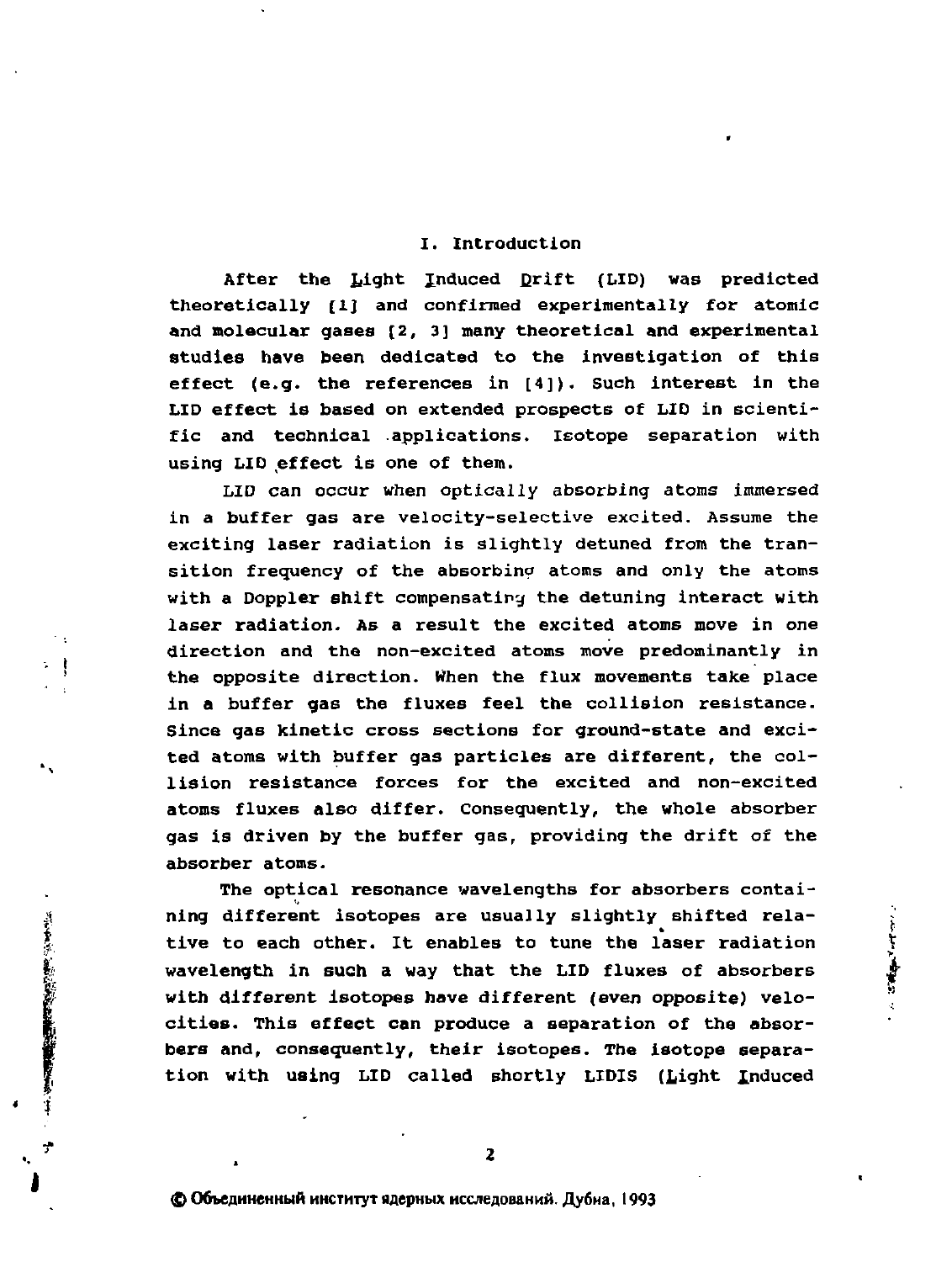Drift Isotope Separation) is discussed in [5]. It has been investigated experimentally for some pairs of natural isotopes:  $85,87$ Rb with LID of atoms  $[6]$  and  $^{12,13}$ C,  $^{14,15}$ N,  $79,81$  Br,  $16,18$ O and  $32,34$ S with LID of molecules [7].

LIDIS is a suitable method for radioactive isotope and isomer separation. The first experimental LIDIS investigation for radioactive isotopes was performed with <sup>22</sup>Na and <sup>24</sup>Na [5]. There was large discrepancy between the theoretical enrichment (E > 100) of the using LIDIS separator and the experimental results  $(E = 0.11 \pm 0.04, 0.19 \pm 0.027)$ . The present paper reports the new results of our investigations.

In Sec. II we give the discussion of the LIDIS separation with influence of molecular form. In Sec. Ill we describe the separation of the radioactive isotopes  $22,24$  Na on the LIDIS separator with improved buffer gas purification and discuss the experimental results.

### II. Theoretical approach

We confine discussion to the LIDIS separator used in our experimental investigations. It is illustrated schematically in Fig. 1. The main part of the separator is a separation pipe. The sample of a mixture of two separated isotopes a and b is located in the separative pipe center. Atoms of the isotopes are released by thermal evaporation. The laser beam pass through the separative pipe. The laser wavelength is tuned in such a way that drift velocities of separated isotopes have the same value but opposing direction  $(U = - U_i)$ . For isotope collection there are collectors in the separative pipe.

In the general case we must take into account the motions of the separating isotopes in the different physical and chemical states (atoms, ions, molecules) in the buffer gas, the effects of the surface adsorption and diffusion

· 化解析系统的试验检检检检检检检检检验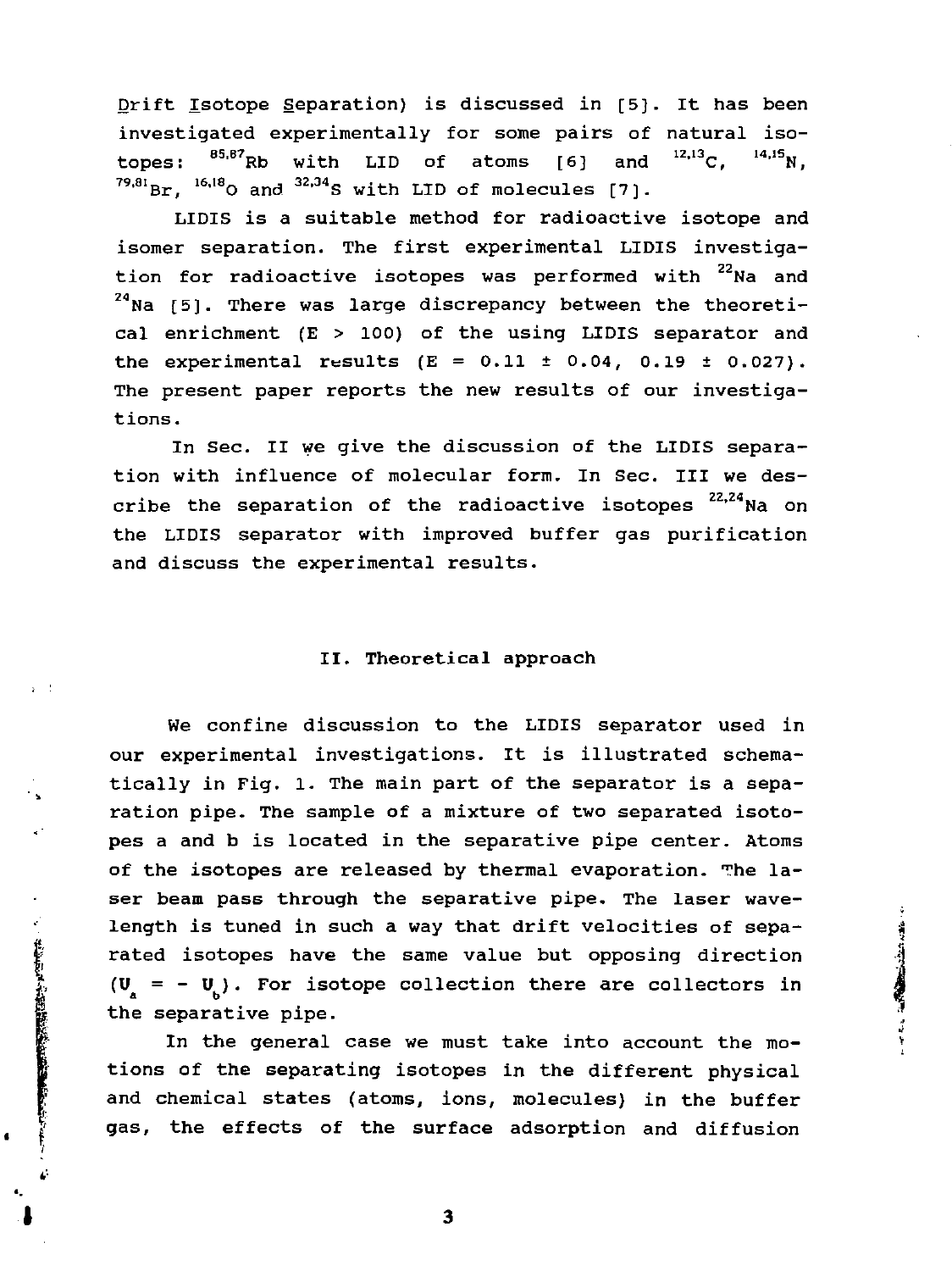both on the separative pipe so on the collector, the diffusion in the separative pipe material and adsorbing capability of the collector. All the processes can be described by three-dimension diffusion equation system.



Pig. 1. Scheme of the LIDIS separation of isotopes A and B. The density of the separated isotope atoms N<sub>.(x)</sub> and  $N_h(x)$  in separation pipe when  $|U_A |L/D_a = |U_h| L/D_h = 5$ .

When the condition  $\Phi \ll L$  (where  $\Phi$  is the inner diameter of the separating pipe, L is the distance between the sample and the collector) is fulfilled the LIDIS separator can be described correctly in one dimension approximation.

$$
\frac{\partial N_{i}^{k}}{\partial t} = Q_{i}^{k} + \frac{\partial^{2} D_{i}^{k} N_{i}^{k}}{\partial x^{2}} - \frac{\partial U_{i}^{k} N_{i}^{k}}{\partial x} - \gamma_{i}^{k} N_{i}^{k} + \sum_{i} \beta_{i}^{k} N_{i}^{i}, \qquad (1)
$$

where the indexes of i determine the isotope, к and 1 determine the physical or chemical states (in the buffer gas, on the surface, in the solid material of the separative pipe and collectors) of the given isotope,  $Q_i^k$  is a source of the

Í

ì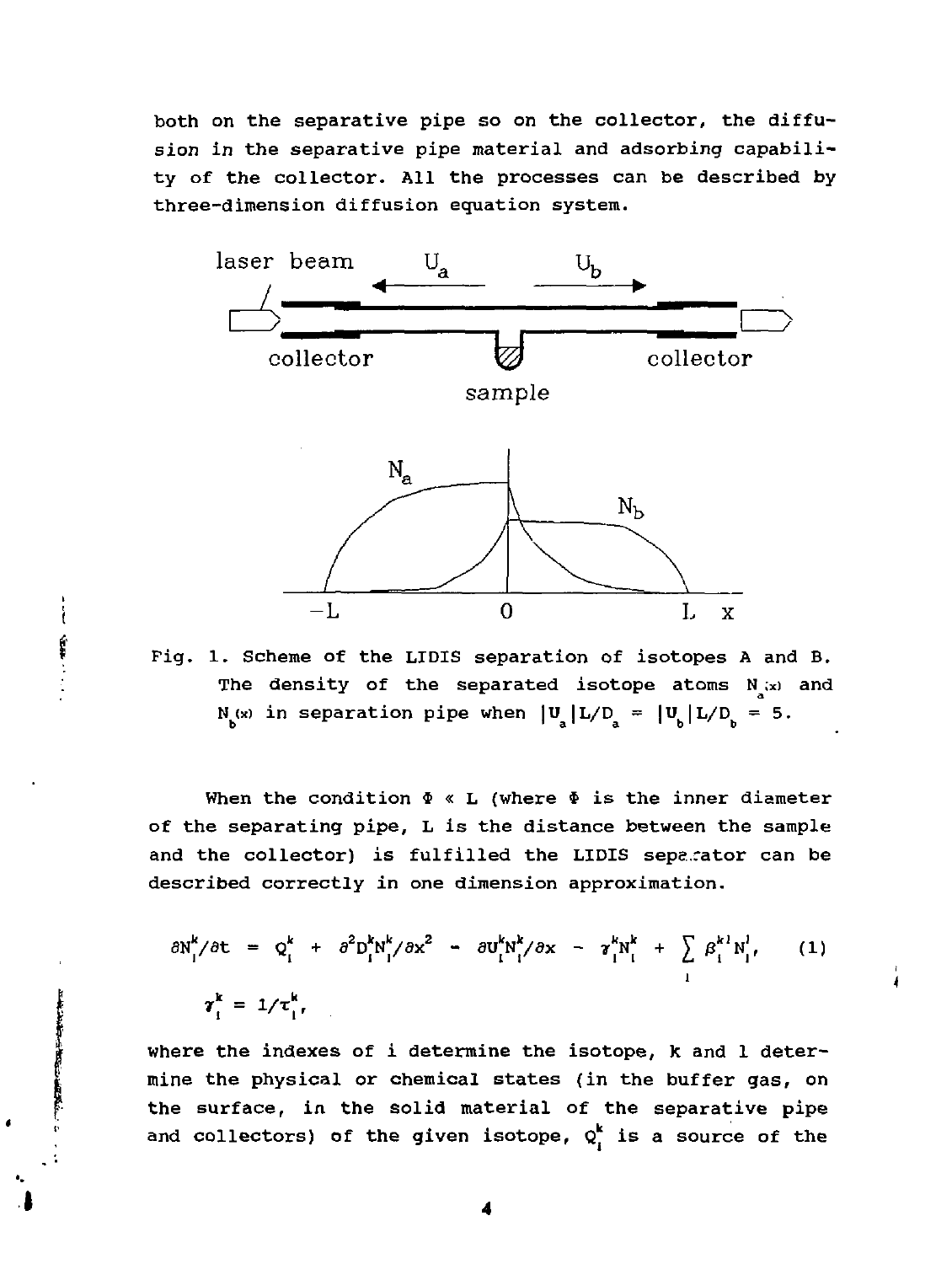i isotope in the k state, D is the diffusion coefficient,  $N_i$ is the given isotope density,  $U_i^k$  is LID velocity  $(U_i^k \neq 0)$ only for free neutrals atoms),  $\tau^k$  is the lifetime of the given isotope in the k state,  $\beta_i^{kl}$  is the transition probability of the i isotope from the 1 state to the к state.

Suppose the  $N_f^k$  distribution in the separative pipe is stationary, the drift velocities and the diffusion coefficients are constant along the separation pipe. Suppose that atomization of the sample goes with a certain efficiency (only a part of the isotopes is in the state of the free atoms). and there is no transitions between the physical or chemical states  $\gamma_i^k = 0$   $\beta_i^k = 0$ . In such case the equation system (1) can be simplified to

$$
D_i^k \partial^2 N_i^k / \partial x^2 + U_i^k \partial N_i^k / \partial x = 0,
$$
 (2)

Suppose  $x = 0$  is the separation pipe center, the boundary conditions are  $N_f^k(0) = N_{0i}^k$ ,  $N_f^k(L) = 0$ , the diffusion coefficients have an equal value for both isotopes  $(D^k = D^k = D^k)$ . Then the  $N^{at}_i(x)$  distribution of free atoms of separated isotopes in the separation pipe is given by

$$
N_1^{att}(x) = N_{01}^{at} \left\{ 1 - exp \frac{-U_1(L - |x|)}{D^{at}} \right\},
$$
 (3)

$$
N_i^{at-}(x) = N_{0i}^{at} \exp(-U_i |x|/D^{at}), \qquad (4)
$$

where  $N_f^{at*}(x)$  and  $N_f^{at*}(x)$  are the atom density increased and decreased by LID respectively. The examples of  $N_t^{at}(x)$  distribution of atoms are given in Fig. 1.

The  $j_i^{at}$  and  $j_i^{at}$  fluxes of the separated isotopes on the collectors increased and decreased by LID, respectively, are given by

5

$$
j_i^{at*} = U_i^{at*}_{0i'}, \qquad (5)
$$

The company of the company of the company of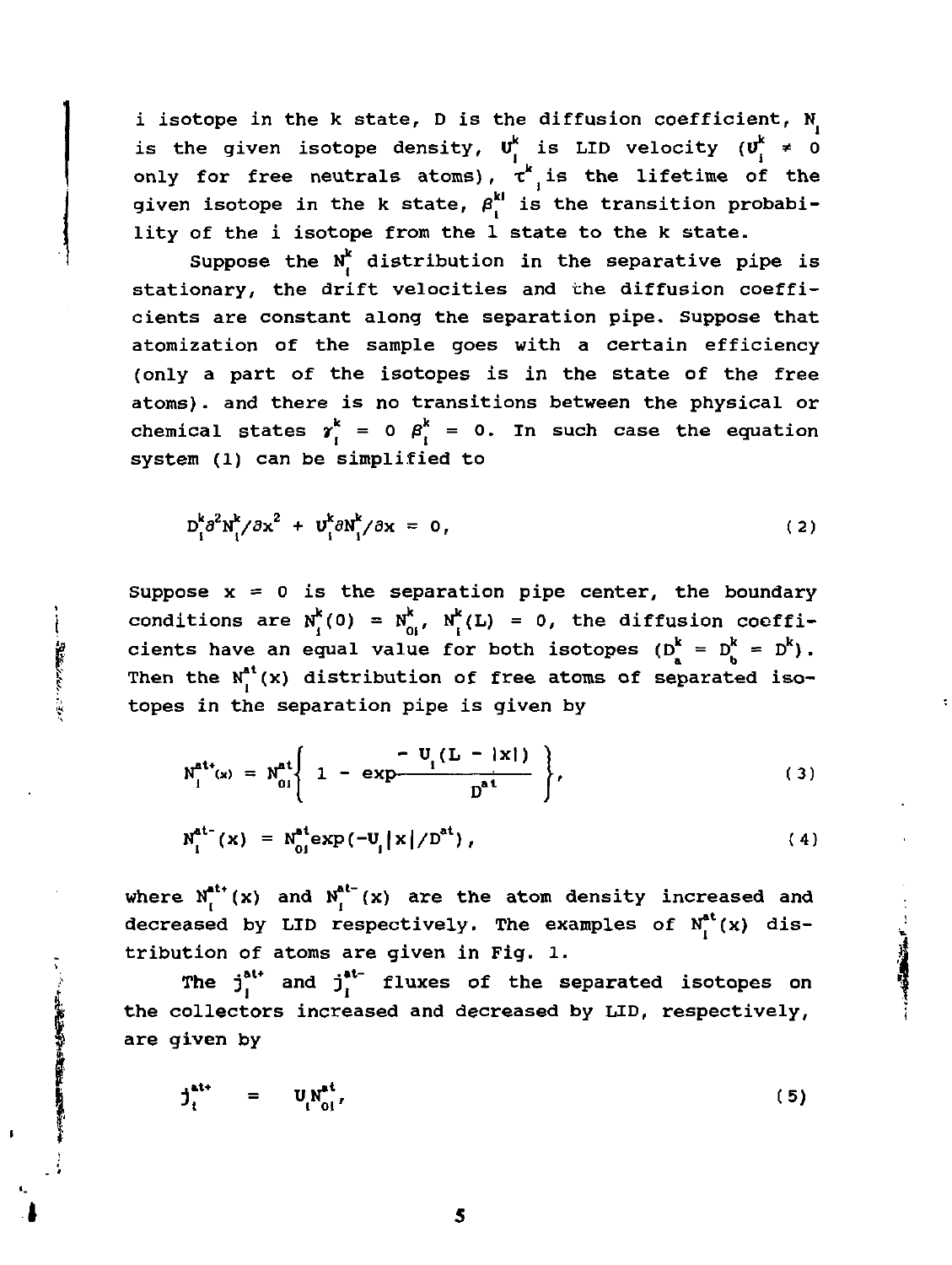$$
j_1^{at-} = U_l N_{0i}^{at} \exp(-U_l L/D^{at}) . \qquad (6)
$$

Such fluxes give the following "theoretical" separation factor  $\alpha_i^{\text{th}}$  on the collectors

$$
\alpha_i^{\text{th}} = \exp(\mathbf{U}_i \mathbf{L}/\mathbf{D}^{\text{at}}) \tag{7}
$$

Let us substitute real experimental value for sodium atoms and argon systems in [11]. If  $|U_{i}| = 100$  cm/s, L = 3 cm and  $D^{at}$  = 20 cm/s then  $\alpha_{1}^{in}$  = 3.10<sup>o</sup>. An example of the dependence of the  $\alpha_{n}$  separation factor on the separation pipe length L is given in Fig. 2. Unfortunately the enrichment can be spoiled by the isotopes which are in the separating pipe in a molecular state. The "real" separation factor  $\alpha_1^r$  on the collector to which the LID of a isotope atoms are directed is defined by

$$
\alpha_{a}^{r} = \frac{\int (\int_{a}^{at^{+}} + j_{a}^{mol}) dt}{\int (\int_{b}^{at^{+}} + j_{b}^{mol}) dt} \qquad (N_{0a}^{at} / N_{0b}^{at})^{-1} \qquad (B)
$$

where the  $j^{at}_{i}$ ,  $j^{mot}_{i}$ ,  $j^{not}_{i}$  are the atom and molecule fluxes of the a and b isotopes on the collector. The "real" separation factor  $\alpha_{\rm k}^{\rm f}$  is defined analogously as  $\alpha_{\rm k}^{\rm f}$  in (8). If separation factor ar is defined analogously as *of* in (8). If  $j_1$ '/j|  $\cdots$  constant and  $j_1$  (1)  $\cdots$  )| can be simplified (1) fied to

$$
\alpha_{\mathbf{a}}^{r} = \frac{\mathbf{j}_{\mathbf{a}}^{\mathbf{a}^{t}} + \mathbf{j}_{\mathbf{a}}^{\text{mol}}}{\mathbf{j}_{\mathbf{b}}^{\text{mol}}} \cdot (N_{0\mathbf{a}}^{\mathbf{a}^{t}} / N_{0\mathbf{b}}^{\mathbf{a}^{t}})^{-1} \quad . \tag{9}
$$

If  $j_{a}^{mol}/N_{ca}^{at} = j_{b}^{mol}/N_{cb}^{at}$ , then (9) can by simplified to <sup>J</sup> a oa -'bO b

$$
\alpha_{\mathbf{a}}^{\mathbf{r}} = \mathbf{j}_{\mathbf{a}}^{\mathbf{a}\mathbf{t} *}/\mathbf{j}_{\mathbf{a}}^{\text{mol}} + 1 = 2\mathbf{j}_{\mathbf{a}}^{\mathbf{a}\mathbf{t}}/\mathbf{j}_{\mathbf{a}}^{\text{mol}} + 1 = 2\vartheta + 1, \qquad (10)
$$

where  $j_{\epsilon}^{at}$  and  $j_{\epsilon}^{mol}$  are the fluxes of the atoms and molecules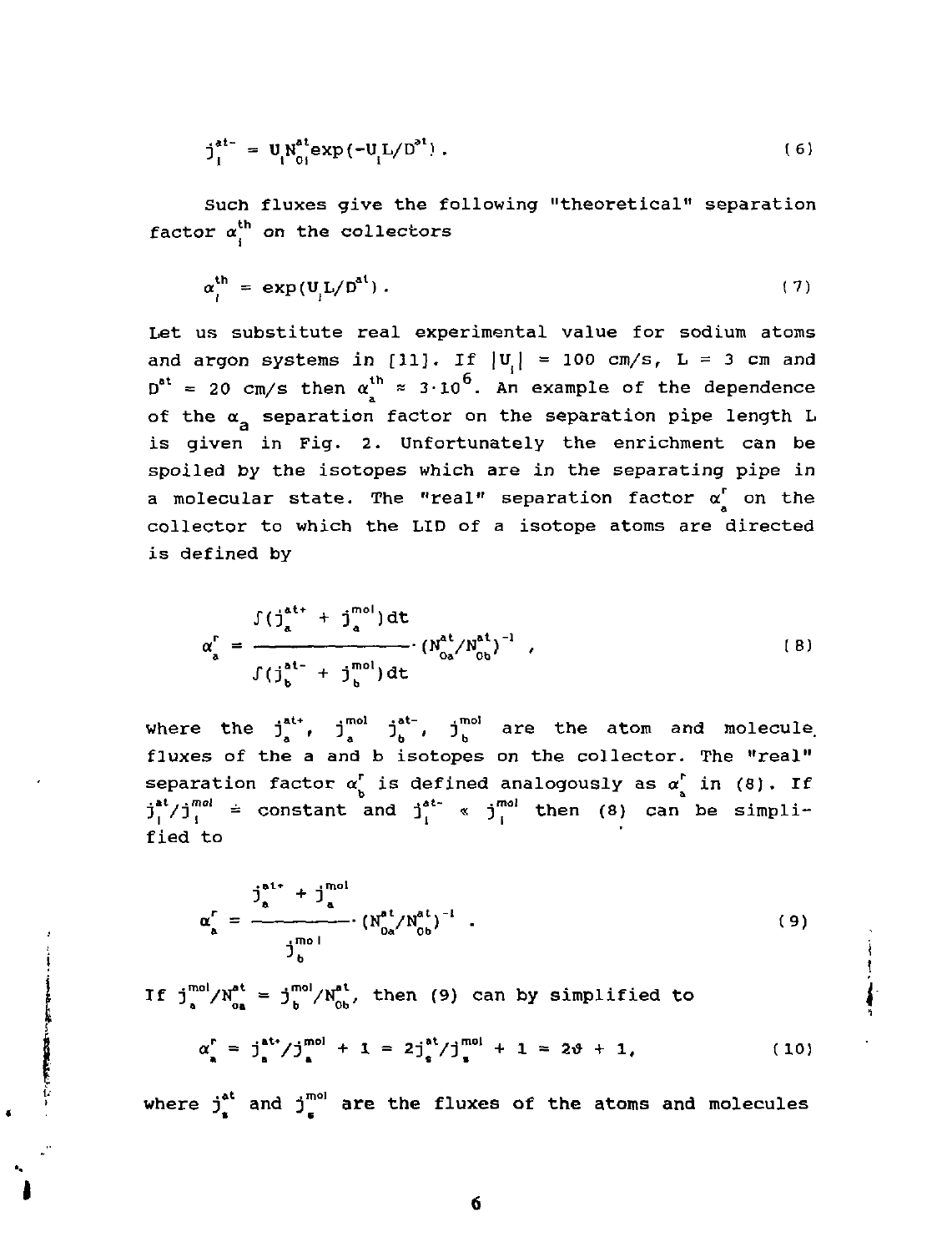of the separating isotope element from the sample,  $\vartheta$  is atomization factor of separating isotopes fluxes from the sample  $(\vartheta = \dot{J}^*_{\bullet}/\dot{J}^{m\circ\prime}_{\bullet})$ . The examples of the dependencies of the *a r* separation factor on the separation pipe length L and on  $\vartheta$  are given in Fig. 2.



f, ż,

> Fig. 2. Dependencies of the *a* separation factor on the length L of the separation pipe. The solid line represents theoretical separation factor  $\alpha_A^{\text{th}}$  when U/D  $= 2.3$   $\text{cm}^{-1}$ . The dots, short dash and long dash lines represent real separation factors  $\alpha_k^r$  when the relations  $\vartheta$  of atoms and molecules of the separated isotopes in the separation pipe center are 50, 9, 0 respectively.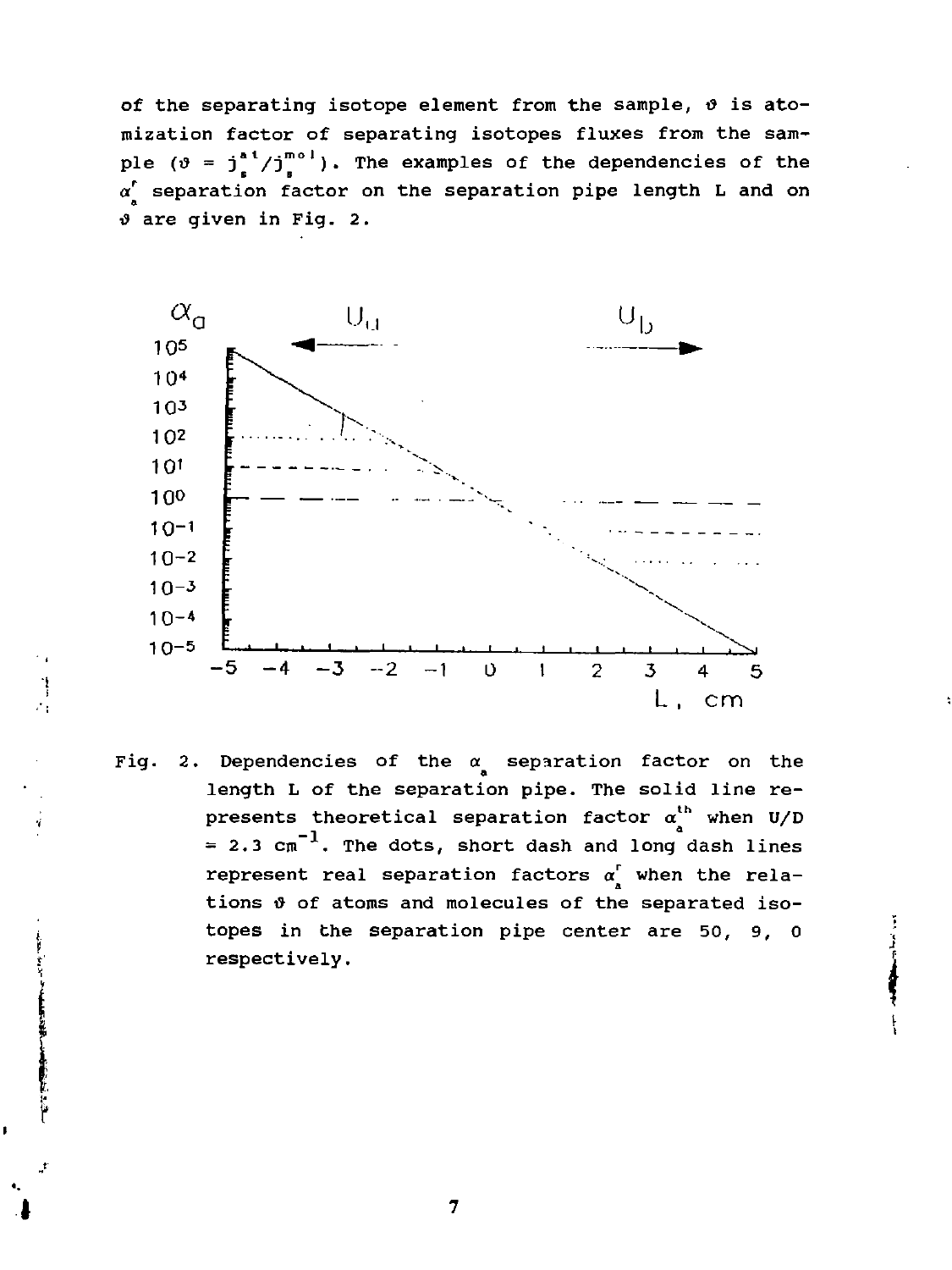#### III. Experiment and results

The  $^{22}$ Na and  $^{24}$ Na isotopes are very suitable for LIDIS experimental investigations for the following reasons. Firstly, the LID of stable sodium atoms is well investigated [6], the optimum experimental conditions and the corresponding LID velocity are known. Secondly,  $22$  Na and  $24$  Na are suitable isotopes for the LIDIS investigations. Their isotope shifts for the D line are -756.9 and 706.0 MHz, respectively [8]. Laser radiation wavelength tuning at the center of the <sup>23</sup>Na line produces the LID of <sup>22</sup>Na and <sup>24</sup>Na atoms i the opposite directions [5]. Both LID velocities of the <sup>22</sup>Na and <sup>24</sup>Na atoms are near the maximum velocity that can be reached at the optimum laser wavelength tuning [9, 10].

A scheme of the experimental set-up is given in Fig. 3.



Fig. 3. Scheme of the LIDIS separator. The figure in the picture represents: 1, separative pipe; 2, quartz jacket; 3, pocket; 4, aluminum sample; 5, quartz collectors; 6, metallic potassium; 7, 8, heaters; 9, power meter; 10, laser beam.

A stainless separation pipe (1) with length of 2 cm and with inner diameter of 4 mm is fixed in a quartz jacket (2). The center of the separation pipe is connected with a pocket (3). The pocket contains 10 mg aluminum (4) with about  $10^{12}$ atoms of  $4$ Na (T<sub>1,0</sub> = 2.62 y) and about 10<sup>9</sup> atoms of  $^{24}$ Na

í

**The Secretary Avenue** 

**THE REAL PROPERTY**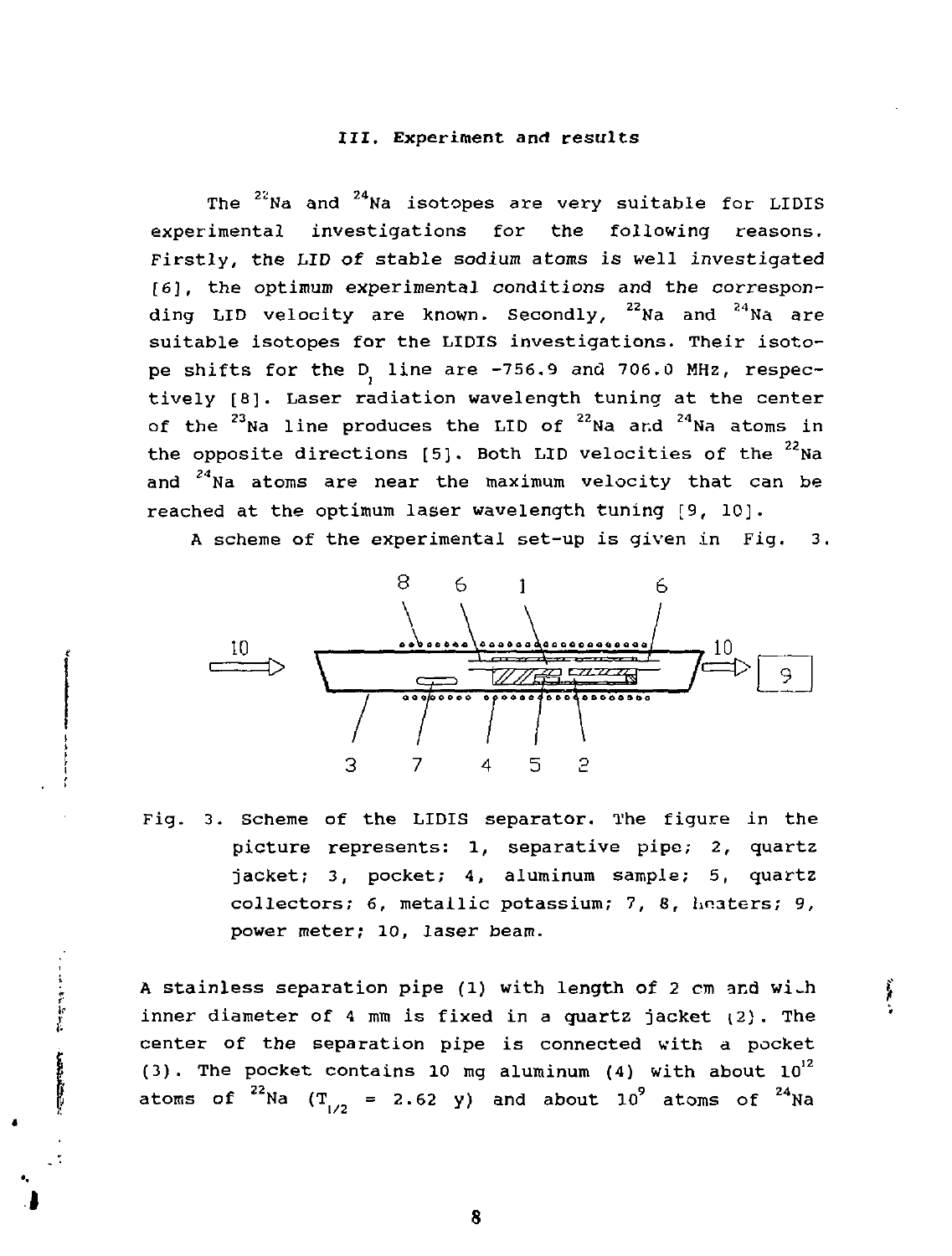$(T_{1/2} = 14.96 \text{ h})$ . The isotopes had been produced by the aluminum spalation in a 660 MeV proton beam. At the ends of the separation pipe (1) there are two quartz collectors (5) which bind sodium atoms at high temperatures. An ampoule (6) containing metallic potassium is put at the collector nearer the laser. The separation pipe (1) and the ampoule with potassium are heated by separate heaters (7), (8).

The quartz jacket (2) and the separation pipe (1) were baked for 2 - 4 h at 850 K in vacuo  $10^{-3}$  -  $10^{-4}$  torr. Contemporary the ampoule with potassium was heated up and a potassium mirror appeared on the quartz jacket (2). Then the quartz jacket (2) has been filled by 10 torr of a pure krypton (99.999 *i).* The beam (10) of a cw ring dye laser (Spectra Physics 380 D) with power of  $\approx$  40 mW passed through the separation pipe (1). The laser radiation wavelength was tuned to the  $D_p$  line center of the <sup>23</sup>Na atomic spectrum ( $\lambda =$ 588.99 nm). The temperature of the potassium heater (8) was held at the level when in the heating region a yellow cloud was shining. It was caused by admixture of sodium atoms fluoresced in the laser beam but did not attenwite one. That guaranteed a high density of potassium atcms needed for effective buffer gas purification from admixture which could bind sodium atoms  $(O_1, H_2O,$  and so on).

**CERTIFY OF SAMPLE** 

The separation pipe (1) was heated to above the aluminum melting point (933 K). At this temperature the time of the sodium atom adsorption on the stainless surface is  $10^{-4}$   $10^{-5}$  s and sodium in the separating pipe is moving [11]. Sodium atoms evaporate from the liquid aluminum and diffuse into the separating pipe. LID swept the  $22$ Na and *г,Иа* atoms in the separation pipe to the left and right respectively (see Fig. 1.) and produced  $22$ Na/ $24$ Na enrichment on the left/right collectors. A power meter (9) measured the power of the laser beam transmission through the separating pipe (1). The density of the sodium atoms in the separation pipe was maintained in an optical thin range by a temperature control. The power of the laser beam passing through the separation pipe was kept above 20 mW. We assume  $t_{\rm{max}}$  the separation pipe was kept above 20 mW. We assume  $t_1$  at the laser beam was attenuated predominantly by the  $t_1$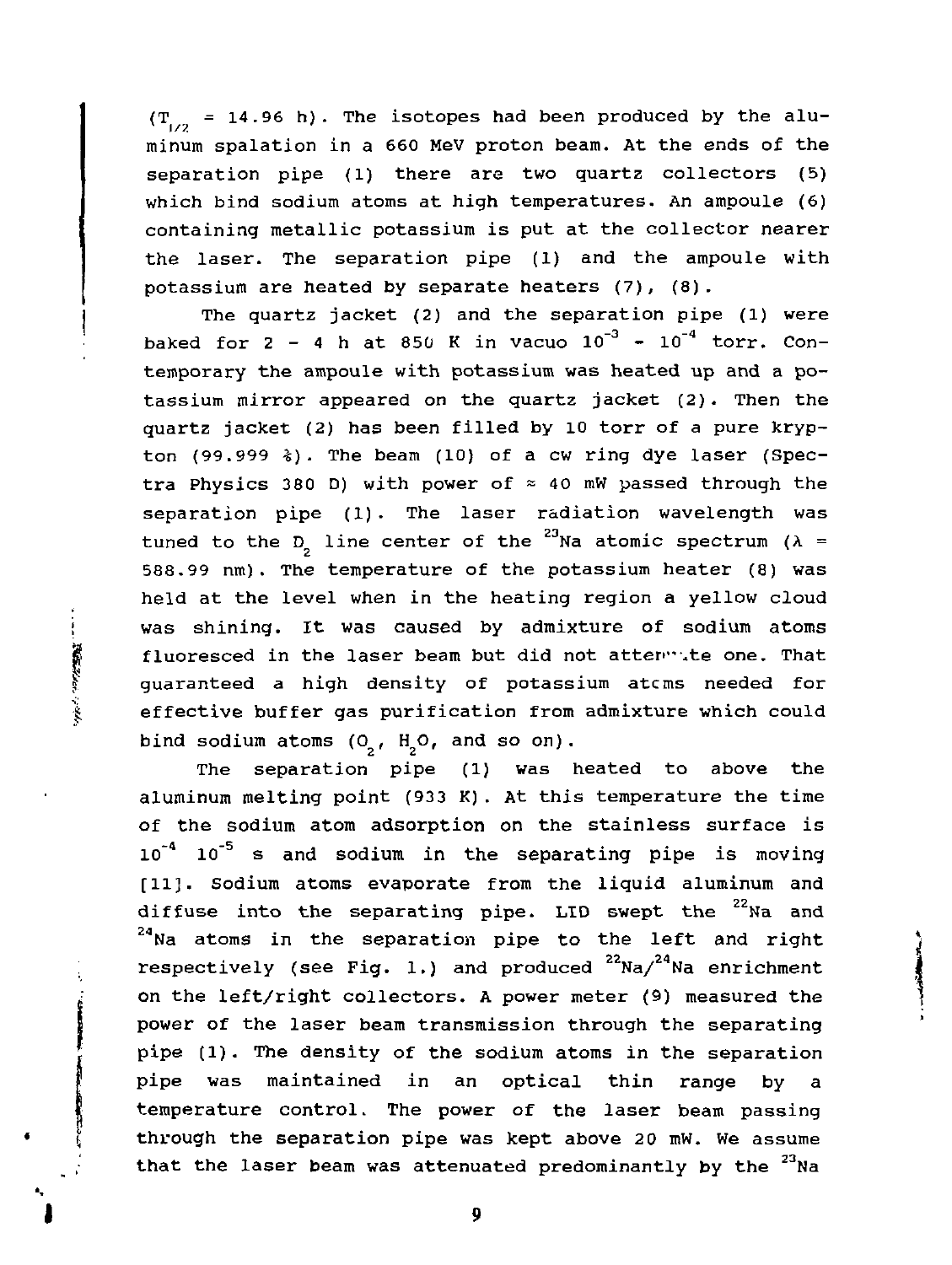atoms which were present in a larger amount than the <sup>22,24</sup>Na atoms in the aluminum sample 4. The separation was performed for l h. Then the heater (7) was switched off and quartz jacket with separation pipe was cooled. Then the "Na and <sup>24</sup>Na activities ( $\gamma$  - line energy: 1.275 MeV for <sup>22</sup>Na and 1.369 MeV for <sup>24</sup>Na) on the collectors 5 were measured by a germanium detector with multichannal analyzer.

On the collectors there was collected up to 50 % of the sample activity.

Let us compare the theoretical and real characteristics of the separator at the conditions of this experiment.

The separation factor  $\alpha_2^c$  of  $\alpha_2^c$  of  $\alpha_3^c$ 

$$
\alpha_{22}^c = \frac{A_{22}^c A_{24}^s}{A_{24}^c A_{22}^s}
$$
 (11)

where  $A_i^s$  and  $A_i^c$  are indicated isotopes activities in the sample and on a collector respectively at a certain time. In our experiment the <sup>22</sup>Na separation factors  $\alpha_{22}^{\rm c}$  were 17.85 ± 1.37 and 0.22 ± 0.012 for left and right collectors, respectively (Fig. 4). If all sodium was in atomic form, and  $|U_{n}|$ =  $|U_{\gamma_1}|$ , then according to (7)  $UL/D^{at}$  = 2.88. In this expe-. riment L = 2 cm the laser beam intensity  $\approx$  150  $\div$  250 mW/cm<sup>2</sup> the buffer gas pressure  $\approx$  10 torr and the dependence of the LID velocity on the temperature, the experimental value 0/L = 1.44 cm<sup>-1</sup> is in agreement with analogous one (U/D  $\approx$  1.4) deduced from experimental results in [12].

There was a hypothesis that sodium can diffuse from one collector to another between the separative pipe and quartz jacket. In consequences of this process the separation factor on the collectors is limited. For the effect elimination the following experiment was realized.

The sample was located directly into the stainless separation tube with 24 cm length and 3 mm inner diameter. The separation pipe ends were out of the heater (6) and

**The College Street of Section**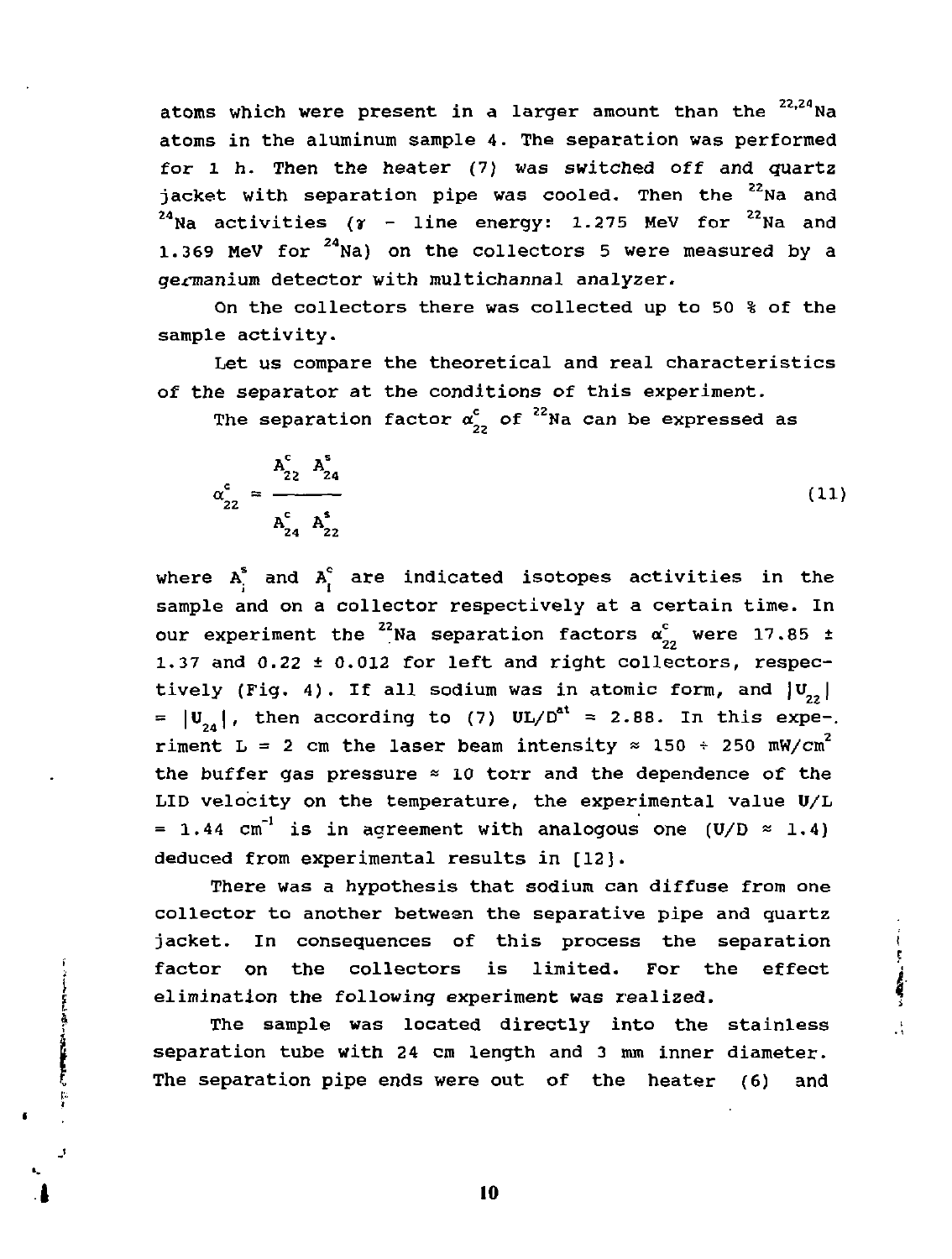

Fig. 4. The dependence of the experimental separation factor a, of "Na the separation pipe length. The solid and dash lines represent the theoretical separation factors in left and right part of the separation pipe when  $U_{22} = U_{24}$  and  $U_{22}/D = 1.44$  and 0.75  $cm^{-1}$ respectively.

their temperature was under 800 K. At that temperature the adsorption time of sodium atoms on stainless surface is long and stainless can serve as collector. The pressure of the buffer gas (pure krypton) was  $\approx$  10 torr. The power of the laser radiation passing through the separation pipe did not decrease under 15 mW during the separation process. Those experimental conditions correspond witn theoretical separation factor  $\approx$  8 cm<sup>-1</sup>. The separation experiment was performed for 0.5 h by the analogous way as in the first case. After that the separation pipe was extracted from quartz jacket and cut into sections and the <sup>22</sup>Na and <sup>24</sup>Na activities 'n the sections were measured. Almost 50 % of the original activity was in the sections which were  $5 - 7$  cm

**The Second Contract Contract Contract Contract Contract Contract Contract Contract Contract Contract Contract Contract Contract Contract Contract Contract Contract Contract Contract Contract Contract Contract Contract Con** 

II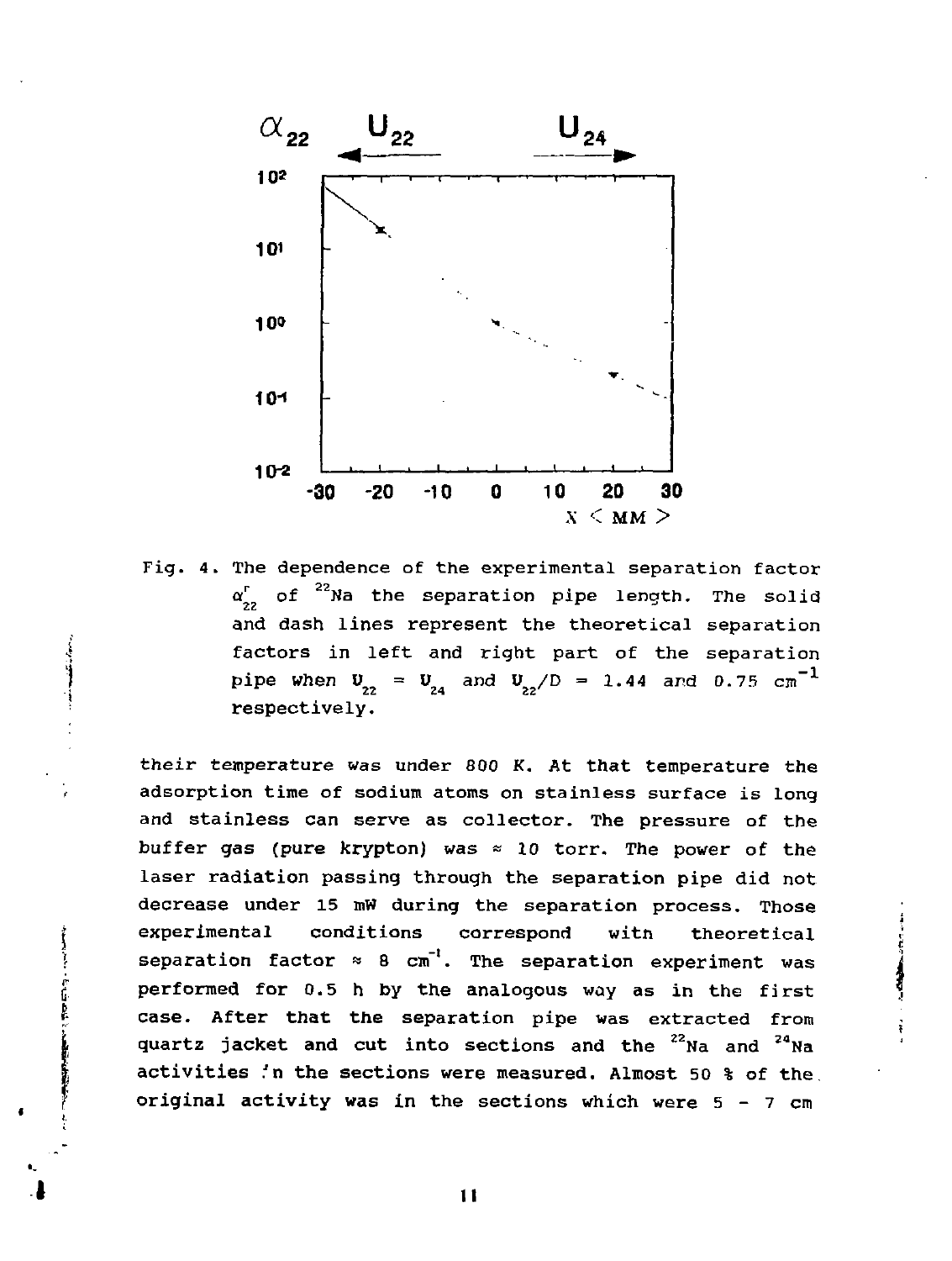from the source. There was no peak of 1.369 MeV  $(2^4$ Na) on the y-spectrum background of the left collector (section of 5 - 7 cm from the source) . The about 45 % of the original activity remained in the source. The separation factors on the collectors were:  $\alpha_{24} = 25.3 \pm 1.9$  and  $\alpha_{22} \ge 20$  with reliability 96% (see Fig. 5.). The separation factors on the other separation pipe sections were lower than 5.



Fig. 5. The dependence of the experimental separation factor  $\alpha_{22}^r$  of <sup>22</sup>Na the separation pipe length. The dash and solid lines represent theoretical and supposing real separation factors in the separation pipe under the given experimental conditions.

#### IV. Conclusions

i<br>i

The buffer gas purification and constructive modification allowed to improve the basic characteristics of the sodium LIDIS separator: separation factor and effectivity reached values of 25 and 50 %, respectively.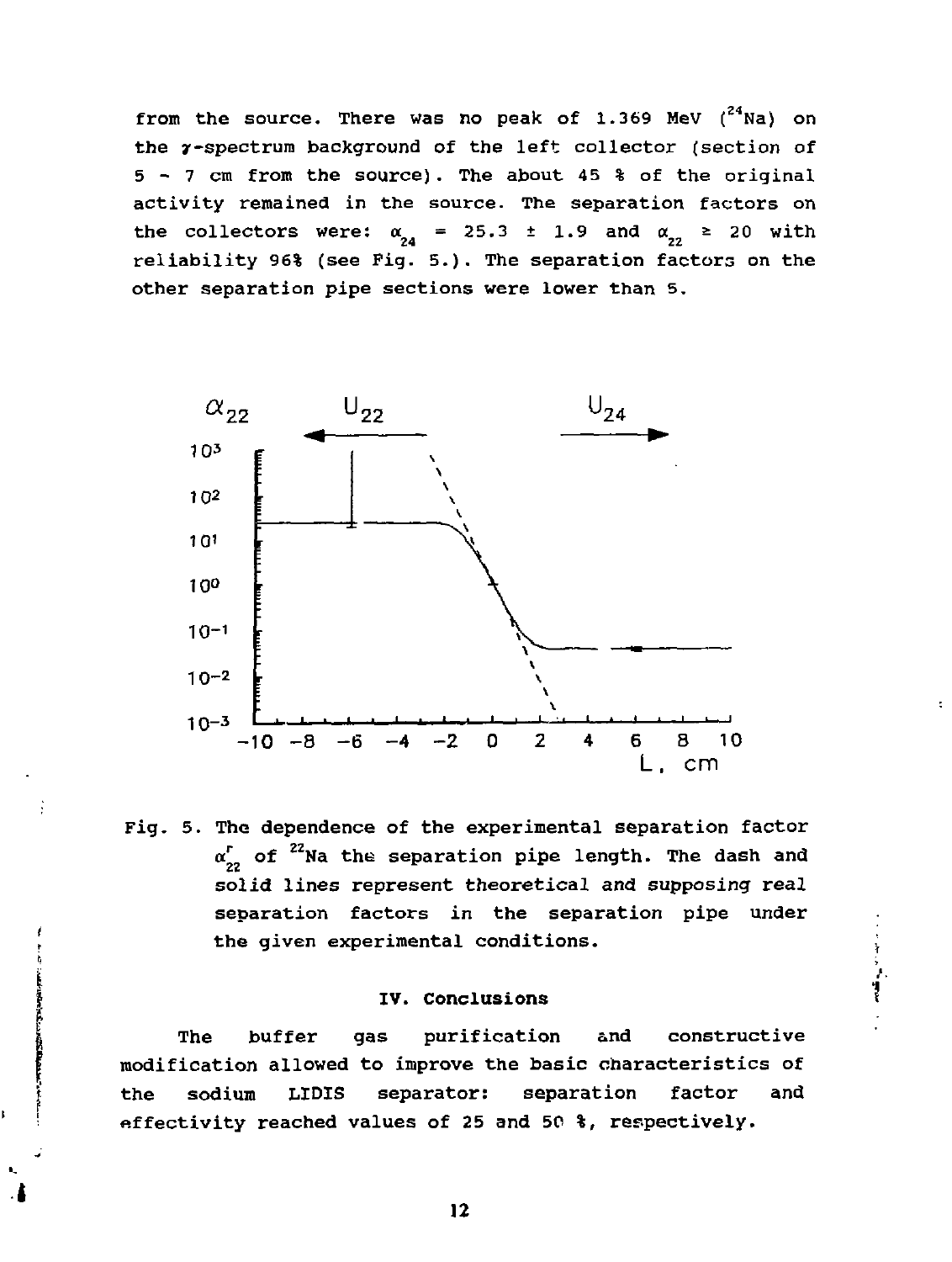The most perspective methods in which the sodium isotope enrichment can be increased are: 1) A buffer gas flow through the separating pipe as it is described in [5]. 2) A separating pipe heating above the decomposition temperature of molecules with sodium atoms. 3) A molecule decomposition by an electron bombardment in the separating pipe. The last two ways are very perspective because they can give a possibility to use compounds as a sample of isotopes for separation and to separate isotopes of little volatile elements.

The separation efficiency can be increased from 50 % by extending of the separation time.

We would like to thank Prof. Ju.P. Gangrsky and Prof. A.M. Shalagin for valuable discussion, Prof. Ju.Ts. Oganessian, Dip. Eng. M. Vobecky, Dr. R. Mach, B.N. Markov for support of the work and B.K. Kuldjanov for help in the experiment.

#### References

- [1] F.Kh. Gel'mukhanov, and A.M. Shalagin, Pis'ma Zh. Eksp. Teor. Piz. 29(1979)773, JETP Lett. 29(1979)711.
- [2] V.D. Antsygin, S.N. Atutov, F.G. Gel'mukhanov, G.G. Telegin, and A.M. Shalagin, Pis'ma Zh. Eksp. Teor. Fiz. 30(1979)262, JETP Lett. 30(1979)243.
- [3] V.N. Panfilov, V.P. Strunin, P.L. Chapovsky, and A.M. Shalagin, JETP Lett. 33(1981)48.
- [4] H.G.C. Werij, J.E.M. Haverkort, and J.P. Woerdman, Phys. Rev. A 33(1986)3270.
- [5] C. Hradecny, J. Slovak, T. Tethal, I.M. Yermolayev, A.M. Shalagin, Appl. Radiat. Isot. 43(1992)1259.
- [6] A.D. Streater, J.Mooibroek, and J.P. Woerdman, Optics Comm. 64(1987)137.

الشرهقية

- [7] P.L. Chapovsky, Izvestiya Akad. Nauk USSR, Ser. Fiz. 53(1989)1069 (in Russian).
- [8] F. Touchard, J.M. Serre, S. Buttgenbach, p. Guimbal, R. Klapish, M. de Saint Simon, c. Thibault, H.T. Duong, P. Juncar, S. Liberman, J. Pinard, and J.L. Vialle, Phys. Rev. C25(19B2)2756.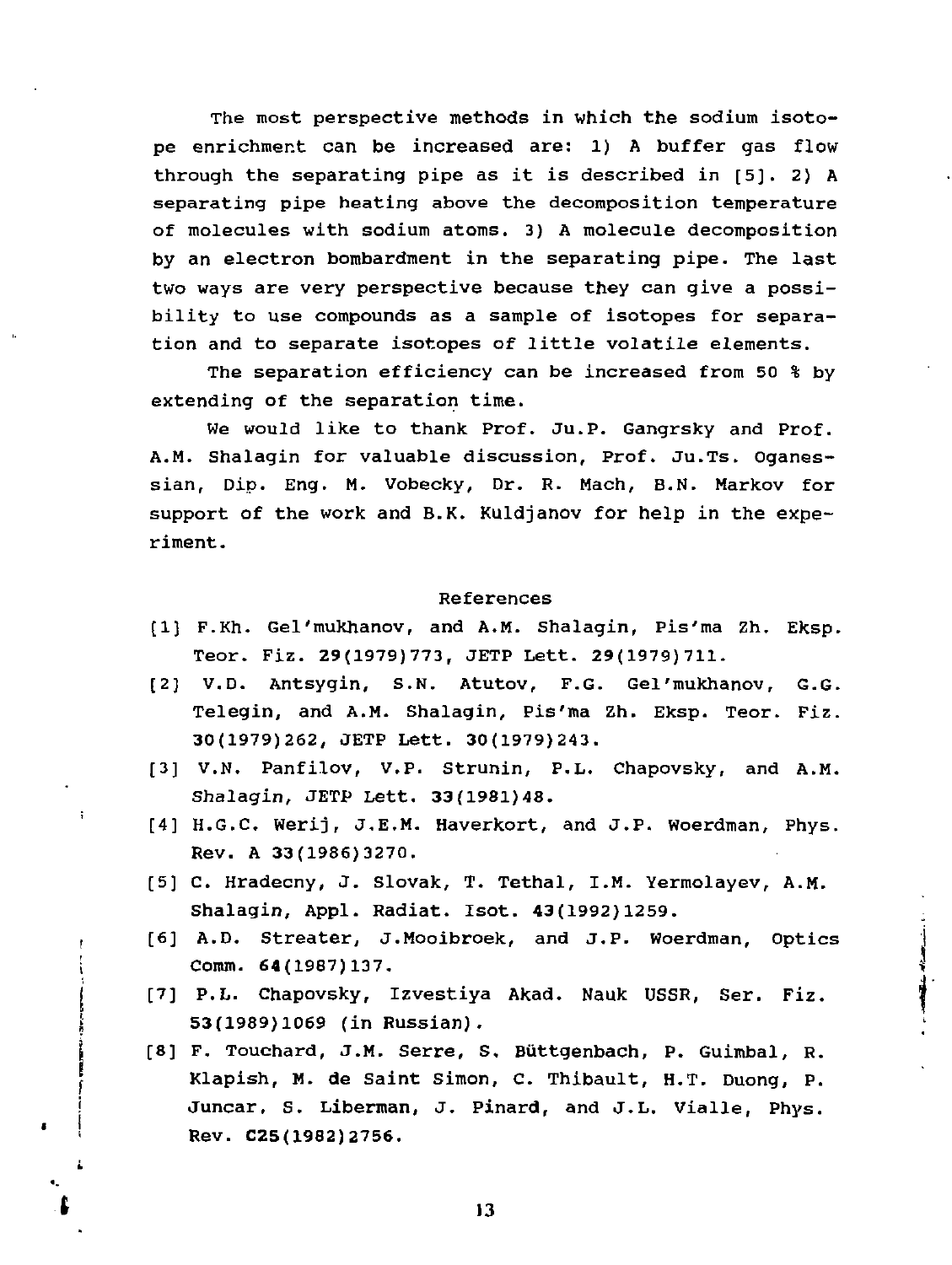- [9] S. Gozzini, J.H. Xu, C. Gabbanini, G. Paffuti, and L. Moi, Phys. Rev. **A40**(1989)6349.
- [10] Yu.P. Gangrsky, C. Hradecny, B.N. Markov; Communication of the JINR, P13-89-741, Dubna 1989 (in Russian).
- [11] Yu.P. Gangrsky, C. Hradecny, G.V. Myshinski, I. Stekl, T. Tethal, I.M. Yermolayev, to be published.
- [12] S.N. Atutov, I.M. Yermolayev, A.M. Shalagin, Zh. Eksp. Teor. Fiz. 92(1987)1215 (in Russian).

ŧ

 $\bar{y}$ 

· 经按时间的利用的 (2000) (2000) (2000) (2000) (2000) (2000) (2000) (2000) (2000) (2000) (2000) (2000) (200

Received by Publishing Department on January 22, 1993.

**CONTRACTOR**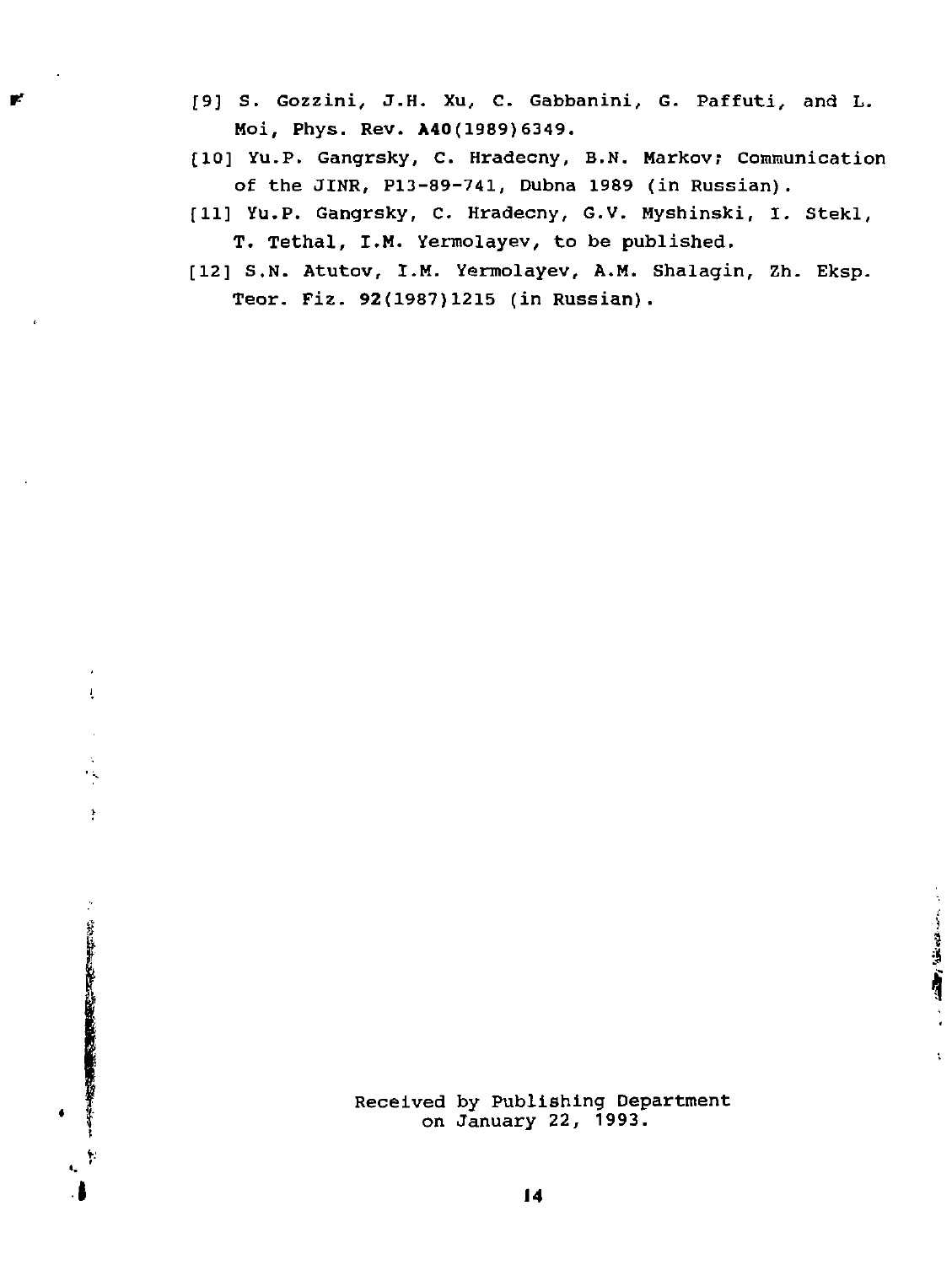Градечны Ч. и др. **Е13-93-17** <code>Paзделение</code> изотопов <code>24</sup>Na</code> и <code>24</sup>Na</code> с использованием эффекта светоиндуцированного дрейфа

**В работе рассмотрен ЛИДИС (Light Induced Drift Isotope Separation)** сепаратор без газового потока. Показано, что степень атомизации разделяемых изотопов ограничивает реальный коэффициент разделения. Улучшенная очистка буферного газа позволила увеличить экспериментальный фактор разделения изотопов<sup>22</sup>Na и <sup>24</sup>Na до 25. Новая экспериментальная установка позволила увеличить эффективность разделения до 50%.

Работа выполнена в Лаборатории ядерных реакций ОИЯИ.

Сообщение Объединенного института ядерных исследований. Дубна, 1993

**Hradecny С. et al. E13-93-17 Isotope Separation of <sup>22</sup>Na and <sup>24</sup>Na with Using Light Induced Drift Effect** 

**Contract of the Second Second Second Second Second Second Second Second Second Second** 

**The LIDIS (Light Induced Drift Isotope Separation) separator without a gas flow is discussed. It is shown, (hat atomizalion degree of the separated isotopes limited real separation coefficient. The better buffer gas purification allowed to**  increase the experimental separation factor of <sup>22</sup>Na and <sup>24</sup>Na isotopes up to 25. **The new experimental set up allow to increase the separation efficiency up to 50%.** 

**The investigation has been performed at the Laboratory of Nuclear Reactions, JINR.** 

**Communication of the Joint Institute for Nuclear Research. Dubna, 1993**